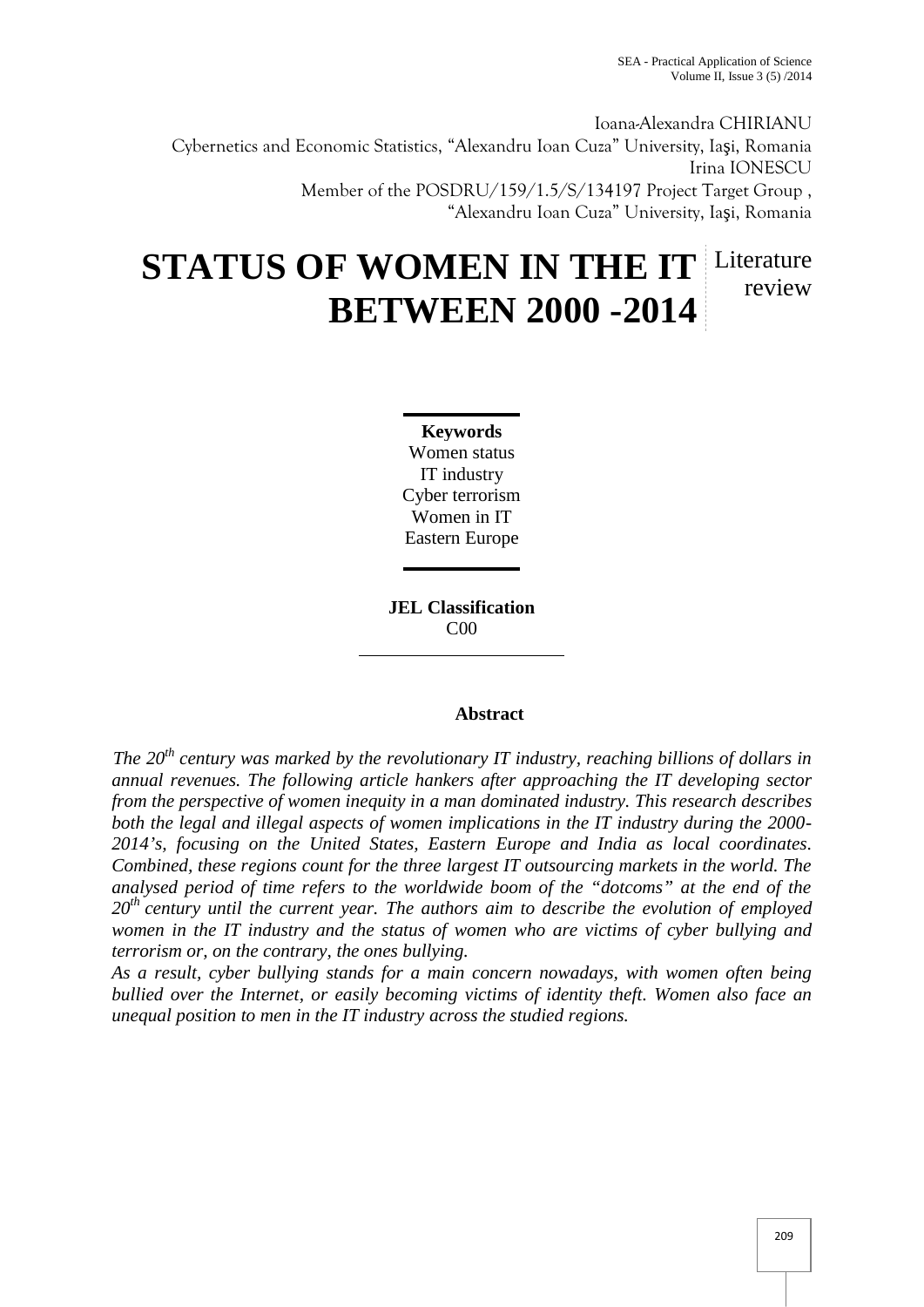## **Introduction**

The  $21<sup>st</sup>$  century is seen as the world of speed, information, and, above all, the world of high technology. With IT companies gaining world revenues of around 0.8 trillion USD per year, it comes as no surprise that millions of workers seek their own fiscal paradises under the umbrella of large international IT companies. Giants like Google, Deloitte, PricewaterhouseCoopers and Amazon gained annual revenues larger than most world countries' GDP: in 2013 Google reported revenues worth 59.83 billion USD and PricewaterhouseCoopers counted for 34 billion USD (Statista, 2013). IT degrees are sought more than ever as a promise to a land of high salaries and bilateral motivational packages. But even under these circumstances women continue to step aside from the big IT&C pie, counting for less than 30% in the total number of global workers in the tech sector (European Commission, 2013). Moreover, lack of equal high education chances, preconceptions and gender inequalities determine women to have an entirely different dimension of the IT sector in particular and the tech industry in general. As a result, although the raw number of women and men using the Internet is similar, most women only see the Internet and the tech industry in particular as a means to staying in touch with friends and relatives, seeking potential love matches on matrimonial websites and purchasing goods. On the other side, men are more anchored in reality, keeping in touch with IT novelties and job opportunities, leaving leisure Internet-related activities aside.

#### **Theoretical background**

The computing field is presented to children, from early stages of their lives, as male territories. At each step, from early childhood through college, computing is both actively claimed as "guy stuff" by boys and men, and passively ceded by girls and women. Careful observation shows that disinterest and dissatisfaction are neither genetic or accidental, nor inherent to the field, but are the bitter fruit of many external influences (MIT Press 2003). Although women surf the Web in a similar percentage as men and lead the market of online purchases, few of them are actually involved in the design and creation of new technologies. It is mostly men whose perspectives and priorities inform the development of computing innovations.

The burning issue in this field is the lack of reliable data on the figures of women activating in technical positions. The governments have the data but they refuse releasing it publically. Similar, most of the big companies deprive institutions and researchers of relevant data. The main reason behind this strategy could easily be a PR nightmare for the companies in question if they were shown not to respect gender equality.

The available data on tech and gender is delicate because, regularly, the organizations (i.e. US-centric data from the National Centre for Women and Computing and the Anita Borg Institute) do not differentiate between various departments and roles within organizations: A woman in the HR department at Cisco will typically be counted as a "woman in the computing field", whereas a woman software engineer at an investment company will not. It is for this cause that NCWIT suggests women hold more than 25% of "computing occupations", whereas Tracy Chou, a software engineer, collected data on how many women engineers work at 84 different tech companies (To collect the data, company employees have been performing internal head counts, and most contributors have identified themselves openly, though Chou invites anonymous submissions via email. Contributions have also come from people who are manually counting the number of women on companies' team profile pages. Chou has focused her efforts on women engineers, defined as "women who are writing or architecting software, and are in fulltime roles.") and concluded with strikingly different results. According to her study, while smaller companies have 50% or more women in their teams, bigger companies tend to hire a lower percentage of women (Bacon, 2013).

It is generally accepted that the pipeline in computer science continues to be a big issue. In the United States, for instance, not enough girls are taking Math and Science classes in elementary school. Even fewer are enrolled in computer science classes later, when they reach high school. By the time they enrol into college, women will count for less than 12% of the total number of persons graduating with Computer Science majors. The number of Bachelor's degrees in computer science, awarded by U.S. schools, increased by 10.5 percent in the 2010-11 academic year. Total PhD production in computing programs remained steady in 2010-11, with 1,782 degrees granted (Zweben, 2012). In Europe, the region with the largest number of women enrolled in STEM degrees is the Eastern side. Only 8.13% from 56% women in tertiary education in Eastern Europe (2011) enrolled in a STEM (Science, Technology, Engineering and Mathematics) degree, and that counts for the highest score. The situation is even more pessimistic in the Benelux and Baltic regions (UNESCO, 2011). As only a small fraction of high school and college computer science students are females, the field is likely to remain a male territory without major changes in the near future. From 1000 women holding a bachelor degree in the UE 27, only 29 hold on to a degree in IT (compared to 95 men). Out of these 29 women, only four actually get to work in the ICT sector. Statistics show that only 19.2% of the ICT-sector workers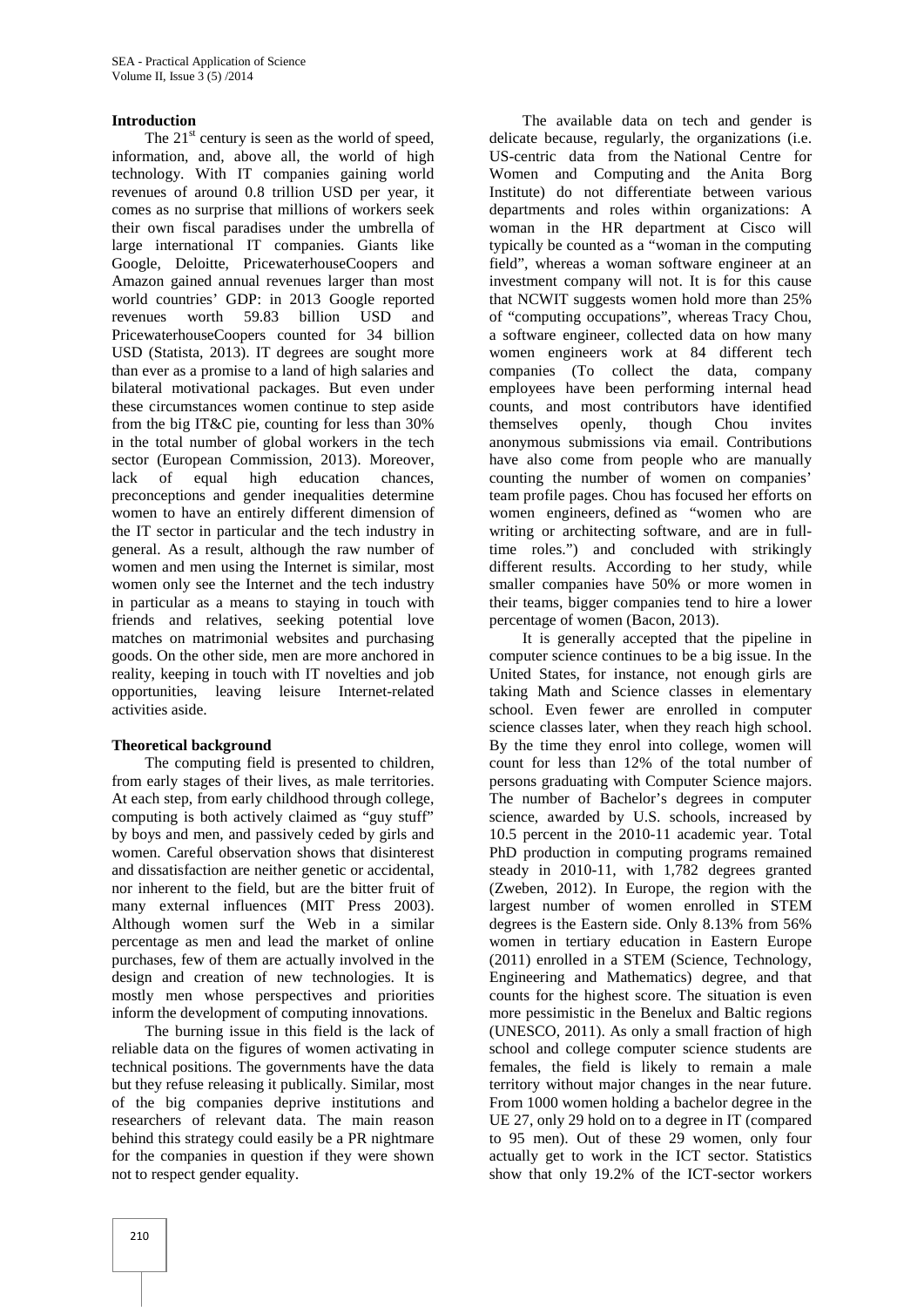have female bosses, compared to 45.2% of non-ICT workers (Bezuhanova, 2014).

While companies do talk about their initiatives to make the work environment more female-friendly, or to encourage more women to pursue a career in computing or to remain faithful to it, there is no way of saying whether they are successful or worth mimicking since there are no success metrics attached to any of them.

Female participation in the ICT sector is higher in Southern (35.6%) and Eastern Europe (34.3%) than in Western (29, 4%) and Northern countries (28.6%) (Southern Europe: Southern: Greece, Spain, Italy, Malta, Portugal, Slovenia ; Eastern Europe: Bulgaria, Hungary, Poland, Romania, Slovakia (Czech Republic not included in the original data sources) ;Western Europe: Belgium, Germany, France, Luxembourg, Netherlands, Austria, Switzerland ,Northern Europe: Northern: Denmark, Estonia, Ireland, Latvia, Lithuania, Finland, Sweden, UK according to European Commission, 2013). Historical and cultural issues seem to represent the predominant reason for variations across Europe. For example, the socialist era has left a powerful imprint on Central and Eastern European countries, particularly with regards to the inclusion of women in the labour market. State socialist societies have gone further than most Western welfare states in expanding the female role beyond that of a family caregiver, encouraging women to join the labour force. They even militated for women's economically independence, and for them to actively participate in society, outside the private sphere. However, social policy goals have been inclined primarily to satisfy the extensive demand for labour, while ideas about women's emancipation have played a subordinate role. Conservative Western states were encouraging a traditional division of labour, based on a male breadwinner and a female homemaker, during the 50s and the 60s (Schmitt & Trappe, 2010).

If one compares the demographic characteristics between females in the ICT versus the non-ICT sectors, one can clearly see that in the former, women are younger, and their educational level is obviously higher. Women are highly represented in non-ICT sectors (in every group of European countries, although more so in Northern and Eastern Europe), whereas its incidence in ICT sectors is much smaller.

Women are still underrepresented in the ICT sector. They are also particularly underrepresented in managerial and decision-making positions. Although this is a general problem, the percentage of female bosses in ICT is much smaller than in other sectors: 19.2% of ICT sector workers compared to 45.2% of non-ICT sector workers have female bosses (European survey on Working Conditions, 2010).

One of the reasons might be the leaky pipeline, a widely revised and mentioned phenomenon in the existing literature, both in Europe and the US (Gras-Velazquez, Joyce, & Debry, 2009; Griffiths& Moore, 2010; Hunt, 2012). It is linked to maternity. When it comes to considering the participation of women with ICTrelated bachelor degrees in the ICT workforce per group of age, 20% women younger than 30 years works in IT, 15,4% women between 31 and 45 and only 9% women over 45 years (European Labour Force Survey, 2011).

## **Legal aspects of Women representation in the IT industry:**

Misrepresentation of women in the IT&C field is scattered throughout the world. The European Union IT&C job market consists of over seven million occupied jobs, out of which only nearly 30% are occupied by women (Digital Agenda for Europe 2020). Moreover, not only women are misrepresented in the IT sector, but the entire industry lacks women especially in key managerial positions.

Far from being the only problem, women continue to suffer from discrimination forms in the working field even in the most civilised countries. Disparities are even more consisting within the emerging countries, especially in those with a high rate development of the IT&C sector. The International Monetary Fund agrees that, besides the striving projects aiming to enforce a gender equity on the global labour market, "large gender gaps remain". Women continue to earn less than their male counterparts in similar working positions and are less economically productive than male throughout the entire world (World Bank 2012).

In India, the tenth-largest economical power of the world, the drama consists of only 29% women of the age of 15 and above working. With an industry that reached \$100 billion in revenues in 2012, India represents one of the most competitive global markets in terms of technology and outsourcing possibilities. And while in other global emerging areas, such as Eastern Europe, the tendency is for women to work more in the urban area, India shocks by having half as many working women in the urban areas by comparison to the rural ones. Similar to other recognizable patriarchal economies, like Turkey, India does not seem to invest too much in educating young women to become economically independent, and make a career of their own. Abroad work relocation for three years or more represents another index showing India's defective perspective towards women labour.

However, women aspire for the same leading positions in the IT&C sector as men, including for CEO positions even though only 18% of the women working in the tech field are relocated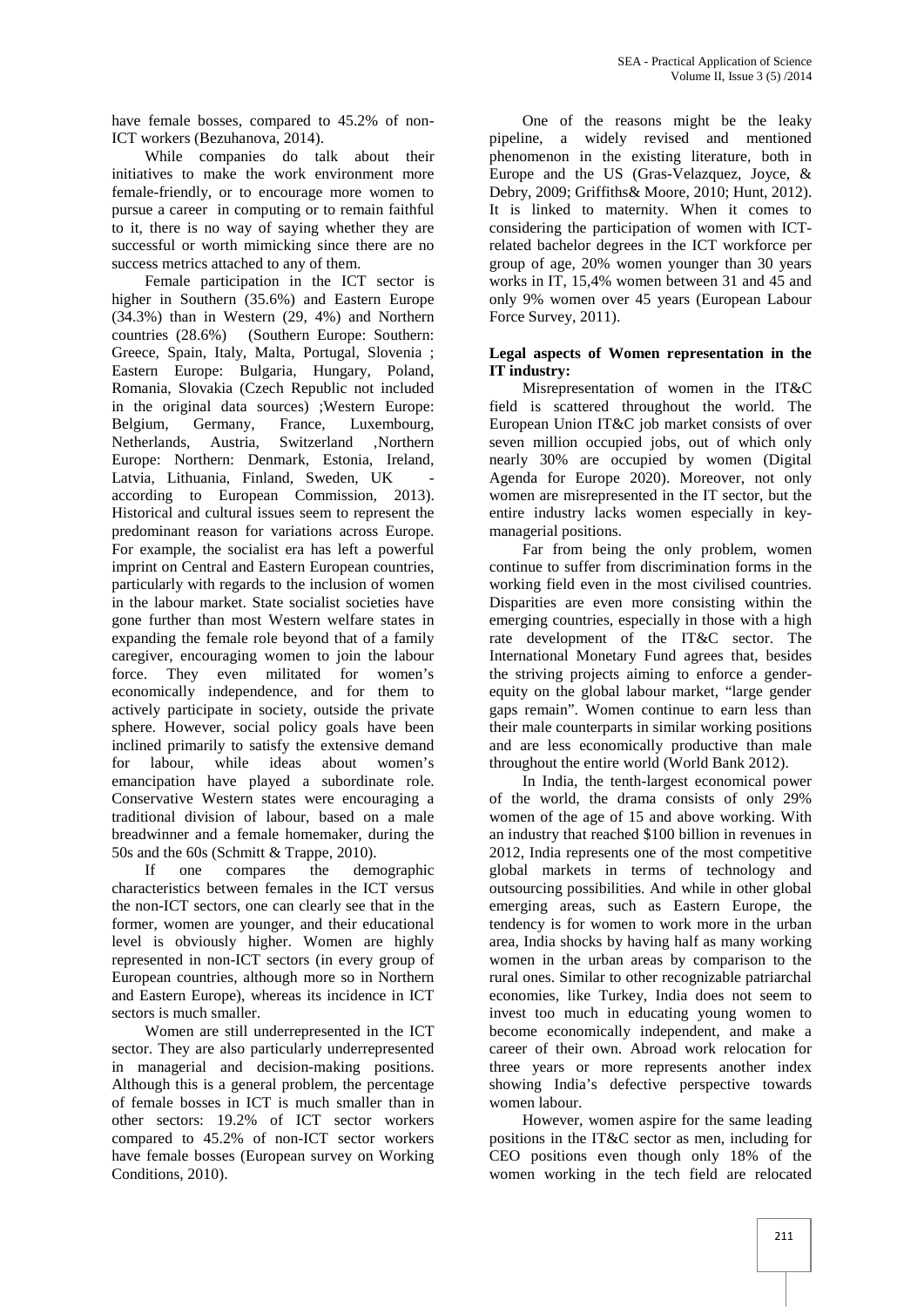abroad with their jobs. Women in the IT&C Indian industry also lag substantially when it comes to pay checks, earning \$6,000 less per year than their male counterparts in similar working positions (Catalyst, 2014). Similar, women here start at lower positions within the tech industry, striving, on average, 34 months longer to reach a competitive working position. According to the same Catalyst report, women in India receive fewer acknowledgements for their work, as well as fewer developmental<br>opportunities. Combined with a higher opportunities. Combined with a higher responsibility when it comes to their private lives, it leads to a severe lack of potent females in senior level positions in the technology sector.

As for their job responsibilities, women were also less likely to have predominantly line roles – only 38% of them as opposed to 48% of men. In other words, women were considered less potential to perform intellectual and risk tasks and were rather given minor responsibilities and positioned in support functions. But even in these circumstances, women working in the Indian IT&C sector are more likely to remain loyal to a certain organization, company or job, while 58% of their male counterparts tend to leave their jobs for greater financial rewards and compensations. What is even more surprisingly is that 44% of the women activating in the tech industry are dissatisfied with their salary progress, yet remain faithful to a company and do not tend to rush into new job opportunities. Statistics seem rather fair if we take into consideration the fact that only 23% of the total number of women in India has access to Internet and around 19% of the total female workforce is distributed in the IT&C sector. Most of these women are found in service industries such as banking, insurance, information processing and in outsourcing call centres. In fact, call centres have a lot to do with the integration of women in the Indian IT&C market, annually employing over one million women to serve as "desk assistants" in externalized IT companies (Kinkini Dasgupta Misra, 2004).

## **Illegal aspects of Women representation in the IT industry**

But the implications of women in the IT industry do not necessarily restrict to the labour market access. Apart from their constant struggle to suppress the worldwide male domination in the IT&C sector, women also confront with another  $21<sup>st</sup>$  century, post-dotcom concern: cyber terrorism. The informatics attacks as an ultimate form of terrorism represent an upcoming threat not only to public institutions and international organizations, but to individuals as well. According to Gabriel Weimann (2006) the concept of a "cybernetic terrorist attack" was almost inexistent at the beginning of the 2000s. In 1998, for instance, less than half of the 30 foreign terrorist organizations

had their own websites, or were active on the **Internet** 

Janczewski (2005) considers terrorism is a misinterpreted concept by the stereotypical population. According to them, the classical terrorist profile does not go far from an Arab bearded man holding explosive in his hands and manifesting against capitalism. However, the mere concept of cyber terrorism proves that terrorists can dress up in several forms, including in bad-intended persons aiming to harm other individuals for their own pleasure or for economical purposes. The author holds on to three possible types of terrorist actions against the IT sector: the direct attacks upon IT gadgets, equipments and technologies, the collateral IT damages resulted from these attacks, and the use of IT technologies and equipments within the active terrorist cells and organisations to deliberately hurt others.

The "milder" side of cyber-terrorism involves actions particularly started by individuals or small crime groups targeting the safety of personal data, including credit card numbers, social security numbers or addresses. Although most of this information is used to hack bank accounts and "empty" people from their financial assets, some cyber criminals take this to the next level and "steal" identities. Unsurprisingly, this happens most often in the United States of America, where more than 60% of the population holds on to one or more credit cards and bank accounts. Cyber criminals target both men and women, regardless of their sex, education, race, age or occupation. However, the most targeted group of persons is the one with annual incomes above average, who possess significant amounts of money and goods in their bank accounts. As previously stated, women make no exception from the cyber crime and cyber fraud worldwide pool, with over 17,600 new identity theft accusations claimed and proved in the United States in 2013 alone.

According to the Federal Trade Commission, 2014 marked the  $15<sup>th</sup>$  year in a row that identity theft counted as the number one most popular type of consumer contempt, with around 19.5% of the complaints throughout the United States related to identity theft. The same commission suggests that women continue to be up to 30 times more likely to become the victims of identity theft or other forms of cyber crime. However, "low-tech" theft methods remain popular among occasional thieves, with almost half of the total number of identity theft incidents linking to stolen wallets and lost credit/ debit cards.

Cyber bullying goes hand in hand with the concept of cyber crime, especially when it comes to women. Again, women are more vulnerable and prone to become victims of cyber crimes or cyber bullying through all media and Internet channels available. The literature in this area of interest is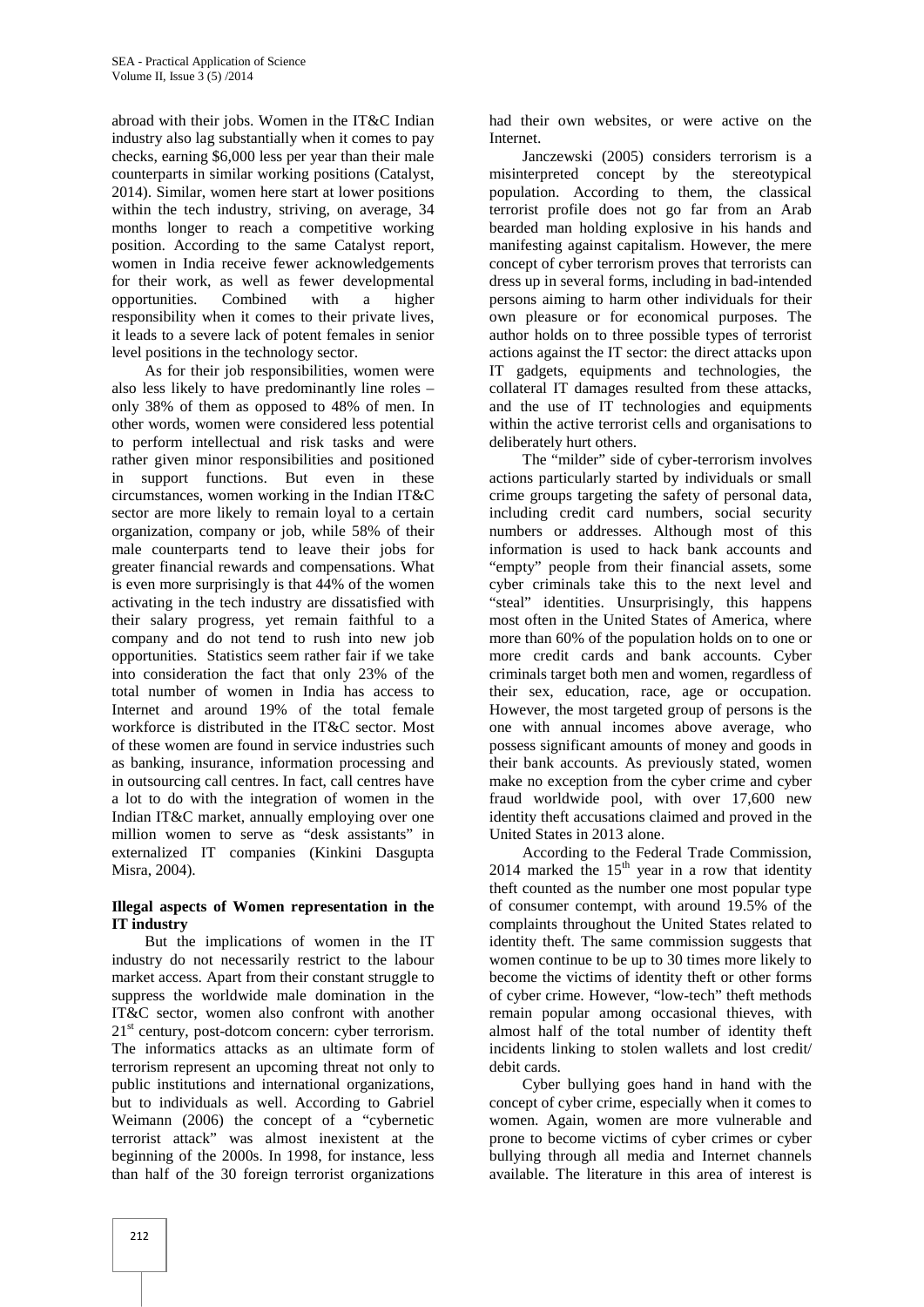insufficient and rather vague in terms of conclusions – while many of those interested in the subject agree that women are easier targets to cyber bullying and cyber crime, there are no official statistics supporting these claims. Cyber crimes against persons can include the transmission of child pornography, harassment, and cyber stalking (Alice Munyua et al). The anonymity of the Internet provides the propitious space for bullies, most of them seeing women as far more reachable targets. A cyber stalker's identity can be easily concealed or hidden by using various nicknames and fake identities, which usually boosts the stalker's self esteem and makes him or her become even more dangerous. Often enough cyber harassment against women takes sexual, racial and religious forms and it represents a severe violation of a woman's privacy. Unfortunately, social media networks and the worldwide spread of the Internet have made it even easier for bad-intended persons to cyber stalk women all over the globe. With a simple, unverified social media account one can stalk the activity of anyone who is willing to share personal information and moments of they lives over the Internet, determining stalkers to know exactly where their victims is, with whom, and what is she/ he doing at a precise moment.

The most alarming element of this entirely uncomfortable situation is that state stalking laws require the stalker to make an actual threat over their victim's life, implying the use of physical force or the near proximity to the victim. This means that cyber threats are still taken easy and considered as plain rage backwaters, determining women to feel uncomfortable and even unsafe when sharing anything personal over the Internet.

And while overall accepted definitions of cyber stalking are yet to be found, most sociologists and psychologists sustain that there are numerous similarities between online and offline stalking. However, the main difference between these two types of stalking rises from the fact that offline stalking is permitted and even encouraged by a sicken society eager to know one's every step and movement. Each status and comment posted on a social media platform makes it easier for women to be followed by cyber stalkers, whether we talk about jealous ex-boyfriends, former friends, etc. Moreover, a cyber stalker does not necessarily have to physically confront his victim, becoming easier to conceal himself and remain in the shadows.

In India, the first case of cyber stalking ended with prosecution happened in mid 2000, while the United States continues to have a global leading position in filed and prosecuted cybercrimes. The first successfully convicted cybercrime against women in the United States took place in 1999. Most of these cybercrimes refer more to an identity theft rather than a "usual" cyber stalk with criminals impersonating their victims in various

online environments and spreading out personal information in malicious purposes (Gupta, 2007). Although informational security has massively improved since the beginning of the 2000s, most cybercrime initiatives tend to focus on child protection more than on women protection. Both represent vulnerable groups, but worldwide governments are more preoccupied into keeping children safe, reducing child pornography exposure and child exploitation.

A United Nations report (2006) struggles to catalogue all forms of crime against women, including cybercrimes in the repertory, along with its derivations like cyber stalking and identity theft. Even so, the international governments' response is rather slow and ineffective. Major issues of cybercrimes against women reclaim lack of on-date and relevant data and statistics. What is even more concerning is that the cyber feminism movement, en-vogue in the past few years, has not yet introduced cybercrimes against women in its agenda, allowing millions of women worldwide becoming victims of cyber bullying and cyber stalking every year.

The reverse facade of the phenomenon is that women started turning from the ones being bullied to bullies themselves. Most cases of Internet bullying actions conducted by women count for violence threats, cyber stalking and creating fake accounts on social media platforms for defaming purposes. According to zeenews.india.com, an Indian female student was arrested and sent to judicial custody after she created a fake social media account posting pictures and abusive comments in the name of a colleague. The scarce statistics in the field surprisingly show that most women cyber bullies transfer their rage towards other females, and not on men. However, cyber bullying by women represents a rarity even at a global scale with few investigations from organizations, scholars and statisticians.

## **Conclusions**

As this study reveals, women do not choose ICT studies, and they are underrepresented in the workforce of the sector. They leave the sector at early stages of their careers and do not achieve managerial positions at the same level as their male counterparts. Despite the evidence which proves that women's access to an ICT career is essential for the sector's long-term growth and the sustainability of the European economy, there remains a large gender gap in Europe's ICT sector. A similar situation is encountered both in India and in North-America, with American gaps being slightly smaller in terms of gender equality in the IT&C sector. However, India, as a developing country, is only confronting itself with a technological wave for less than 10 years, with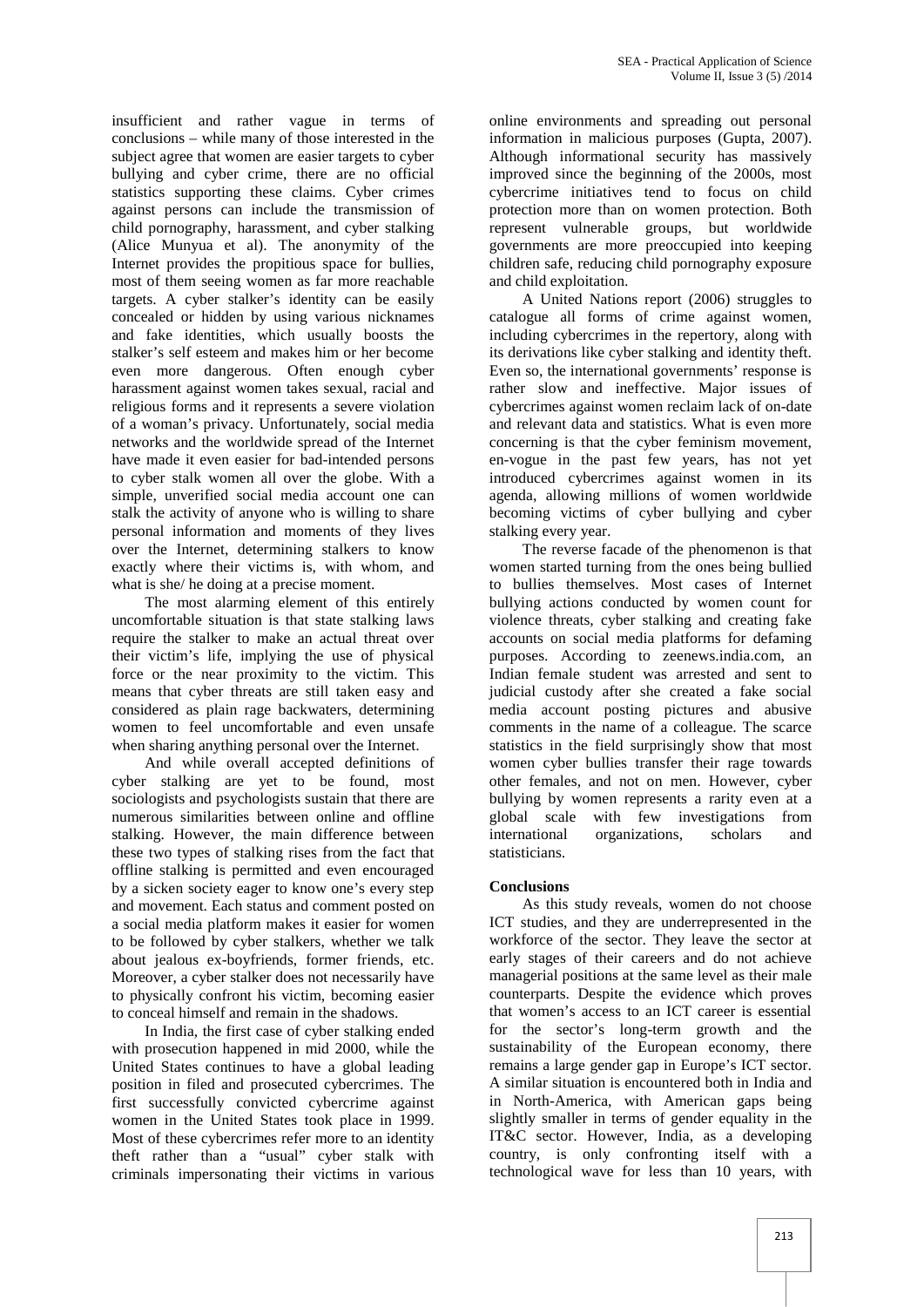numerous international companies relocating part of their productions and services here. With numerous new openings from the international IT&C companies, India requires a huge labour force and is willing to hire just about anyone who knows something about computers, networks and client support services.

Women are under-represented at all levels in the ICT sector, but especially in decision-making positions. Getting women to enter and remain in the sector is essential when it comes to filling this gap.

Additionally, one of the most important, and worrying, phenomenon in the sector is the so-called "leaky pipeline", defined as women abandoning the sector mid-career. The leaky pipeline represents a widely revised and mentioned phenomenon in existing literature, both in Europe and the US. It is usually linked to maternity, as women of all careers (including top managerial positions) continue to abandon their jobs in favours of having a family. Where there is not the case, women choose long pre-natal and post-natal programs, making it even harder for them to come back in the working environment after one-two years breaks.

Also, women who address the IT&C sector strictly on a personal matter tend to be easier targets for tech crimes, and are generally at a higher risk than their men counterparts. Most tech crimes committed against women count for identity theft, stalking and bullying, and it is generally men those who address the crimes. Women-on-women tech and Internet crimes are quite rare, but they often happen out of romantic reasons and target a specific individual.

#### **Acknowledgement**

This work was cofinanced from the European Social Fund through Sectoral Operational Programme Human Resources Development 2007- 2013, project number POSDRU/159/1.5/S/134197 "Performance and excellence in doctoral and postdoctoral research in Romanian economics science domain"

#### **Reference List:**

- [1] Bacon, L. (2013). The tech industry's woman problem: Statistics show it's worse than you think, *Quartz,* available online at http://qz.com/143967/the-tech-industrys woman-problem-statistics-show-its-worsethan-you-think;
- [2] Bezuhanova, S. (2014). Gender in Research and Innovation from an Eastern European Perspective, *Europe Center for Women and Technology*, Brussels;
- [3] Catalyst Report (2014). High Potentials Under High Pressure in India's Technology Sector.
- [4] European Commission (2013). Women active in the ICT sector, *Iclaves S.L.,* Madrid;
- [5] European Labour Force Survey (2011). *Publications Office of the European Union,* Luxembourg;
- [6] Gender in EU-funded research (2012). Toolkit and Training, available online at: http://www.yellowwindow.be/genderinresearc h/index.html;
- [7] Gras-Velazquez, A., Joyce, A. & Debry, M. (2009). Women and ICT: Why are girls still not attracted to ICT studies and careers. *White Paper Insight;*
- [8] Griffiths, M. & Moore, K. (2010). Disappearing Women: A Study of Women Who Left the UK ICT Sector*, Journal of Technology Management & Innovation;*
- [9] Gupta, Vinta, (2007). No End to Cyber Crime. Express Computer.
- [10]Hunt, J. (2012). Why Do Women Leave Science and Engineering? Discussion Paper No. 6885. *IZA Institute for the Study of Labor;*
- [11]Janczewski, Lech, (2005). Managerial Guide for Handling Cyber-terrorism and Information Warfare. SUA: Idea Group Inc (IGI).
- [12]Kinkini Dasgupta Misra, (2004). Information & Communication Technology for Women's Empowerment in India. *Journal of Indian Institute of Management*, *14 (2).*
- [13]MIT Press (2003). Available online at http://www.mitpressjournals.org/;
- [14]Munyua, Alice, Mureithi, Mariuki (2010). Women and cybercrime in Kenya: the dark side of ICTS. Kenya: Kenya ICT action network.
- [15] Schmitt, C. & Trappe, H. (2010) Introduction to the special issue: Gender relations in Central and Eastern Europe – Change or continuity? *Journal of Family Research;*
- [16] Statista, 2013: http://www.statista.com/statistics/276709/reve nue-of-global-public-internet-companies/
- [17] United Nations (2006). In-depth study on all forms of violence against women. Report of the Secretary-General.
- [18] UNESCO report. Available online: http://tech.eu/features/59/more-women-intech-europe/;
- [19]World Bank Report (2012). World Development Report: Gender Equality and Development, available online at http://siteresources.worldbank.org/INTWDR20 12/Resources/7778105- 1299699968583/7786210- 1315936222006/Complete-Report.pdf;
- [20] Weimann, G. (2006). Terror on the Internet: The New Arena, The New Challenges. Washington: United States Institute of Peace.
- [21]Women in Software Engineering stats. Available online at: https://docs.google.com/spreadsheet/ccc?key=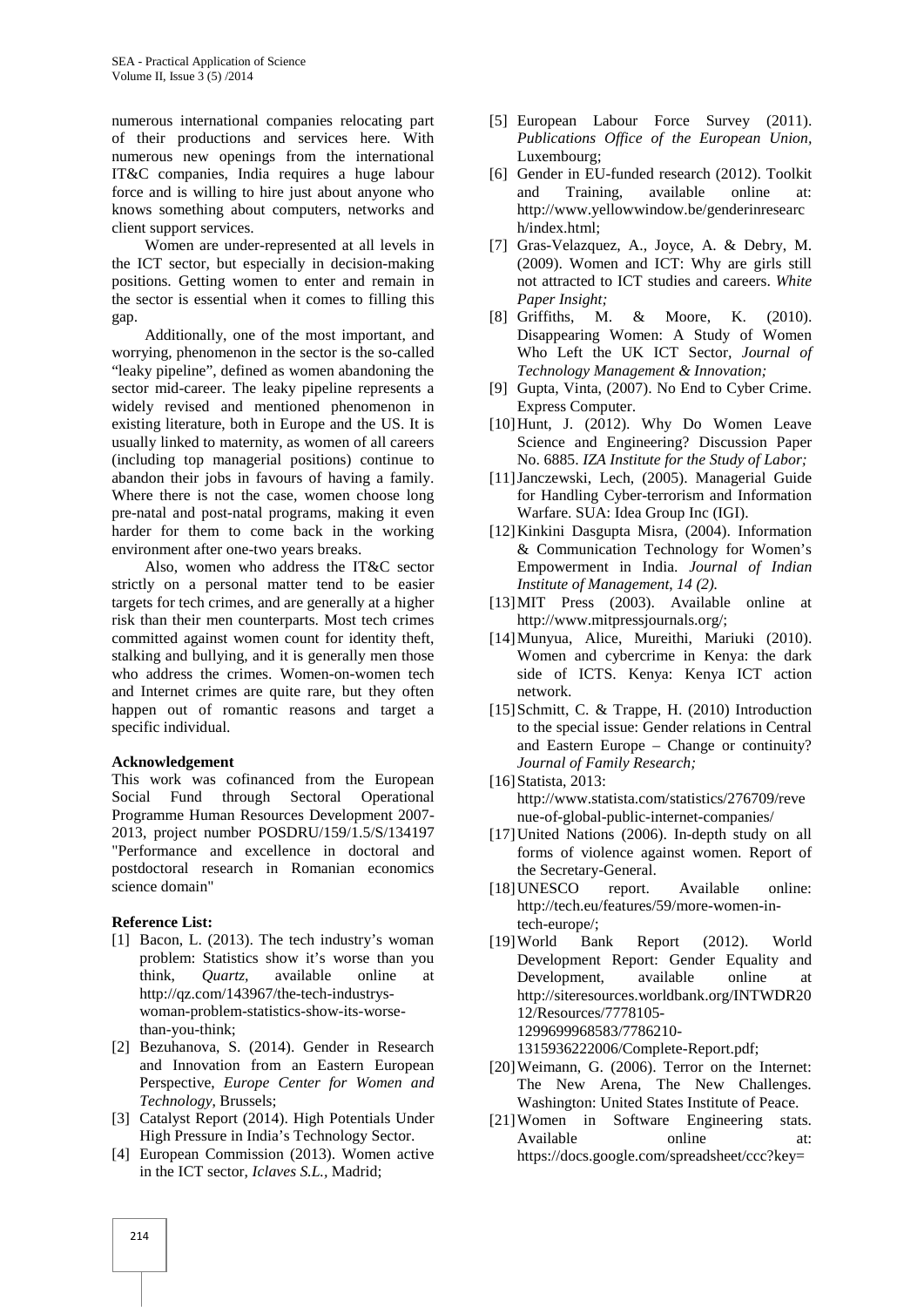0AlZH8QBl60oodEJTdFA5TlZOcDJCMU02 RkZoSHF5SHc#gid=0;

- [22]Zweben, S. (2012) Computing Degree and Enrollment Trends, From the 2010-2011 CRA;
- [23]The official European Union website, http://europa.eu/rapid/press-release\_IP-13- 182\_en.htm.